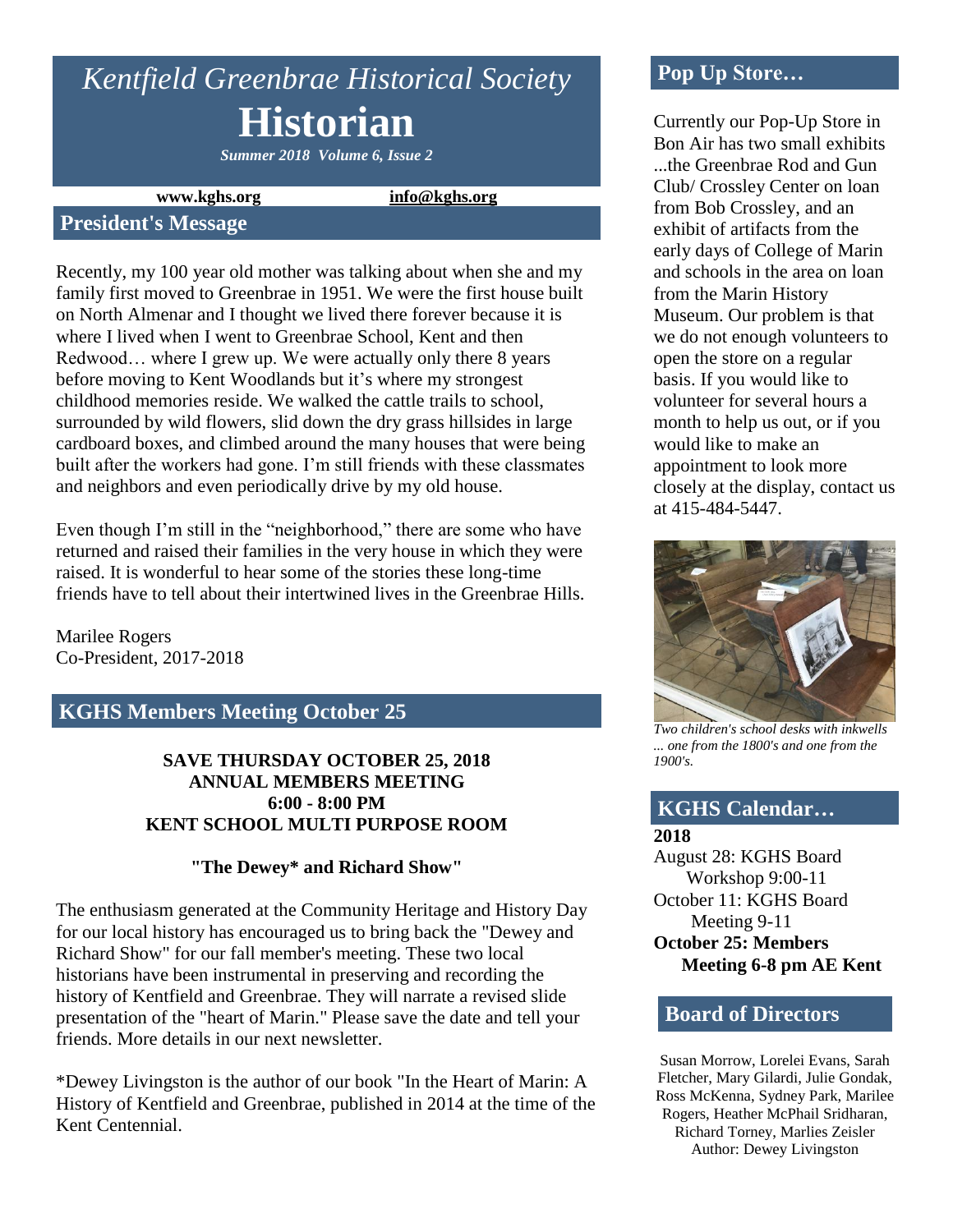# **Community Heritage and History Day**

The KGHS and Bon Air partnered this spring to bring the Kentfield Greenbrae family together for a Community Heritage and History day at the Bon Air Center. Over 30 community groups were represented... local historical societies and libraries, local service agencies and politicians, school and environmental groups, musicians, makers and more! Both Redwood and Kent sent jazz musicians while local mariachis strolled the center. A Maker Tent was very busy engaging the kids with activities. Space 196 was filled with student art and science fair projects from Bacich and Kent. Richard Torney shared an updated slide show of Kentfield and Greenbrae history while Mary Gilardi and Rebecca Sylla hosted a video showing of *Visions of Marin: George Demont Otis, American Impressionist.* The stamped "passports" encouraged the kids to visit all of the vendors, being rewarded for their efforts mini ice cream cones (thanks to Gott's) and mini cupcakes (thanks to Susie Cakes).





Such a good time was had by all that we have agreed to partner again next year.

#### **SAVE THE DATE: Saturday, May 4, 2019 for our next Community Heritage and History Day!**





# **Renewal time!**

New KGHS renewal notices were sent out at the end of May. It's never too late to renew or join! If you know of friends and neighbors who are interested in preserving and recognizing local history, please forward this newsletter to them and encourage them to become a member. We have added the option for local Non-Profits to become members at \$25 a year, ensuring that you will get our newsletter and updates about the 2019 Community Heritage and History Day.

#### DO IT **[ONLINE](http://www.kghs.org/)** NOW before you forget!

- $\bullet$  \$20 Students & **Seniors**
- **\$25- Non Profit organizations NEW**
- $\cdot$  \$30 Individuals & Families
- \$50 Business Membership
- \$100 Patron
- \$250 Benefactor \*
- \$500 Historian \*
- \$500- Business Partner \*
- $$1000 + Lifetime$ Membership\*
- $\bullet$  \$1000+- Lifetime Business Partner \*

Or you can send a check:  **KGHS Membership Box 236 Kentfield, CA 94914**.

Please include your name, level of membership, address, email and phone number. If you use a credit card number, please include your CVV code. Included with your membership is the quarterly newsletter and special invitations to member events.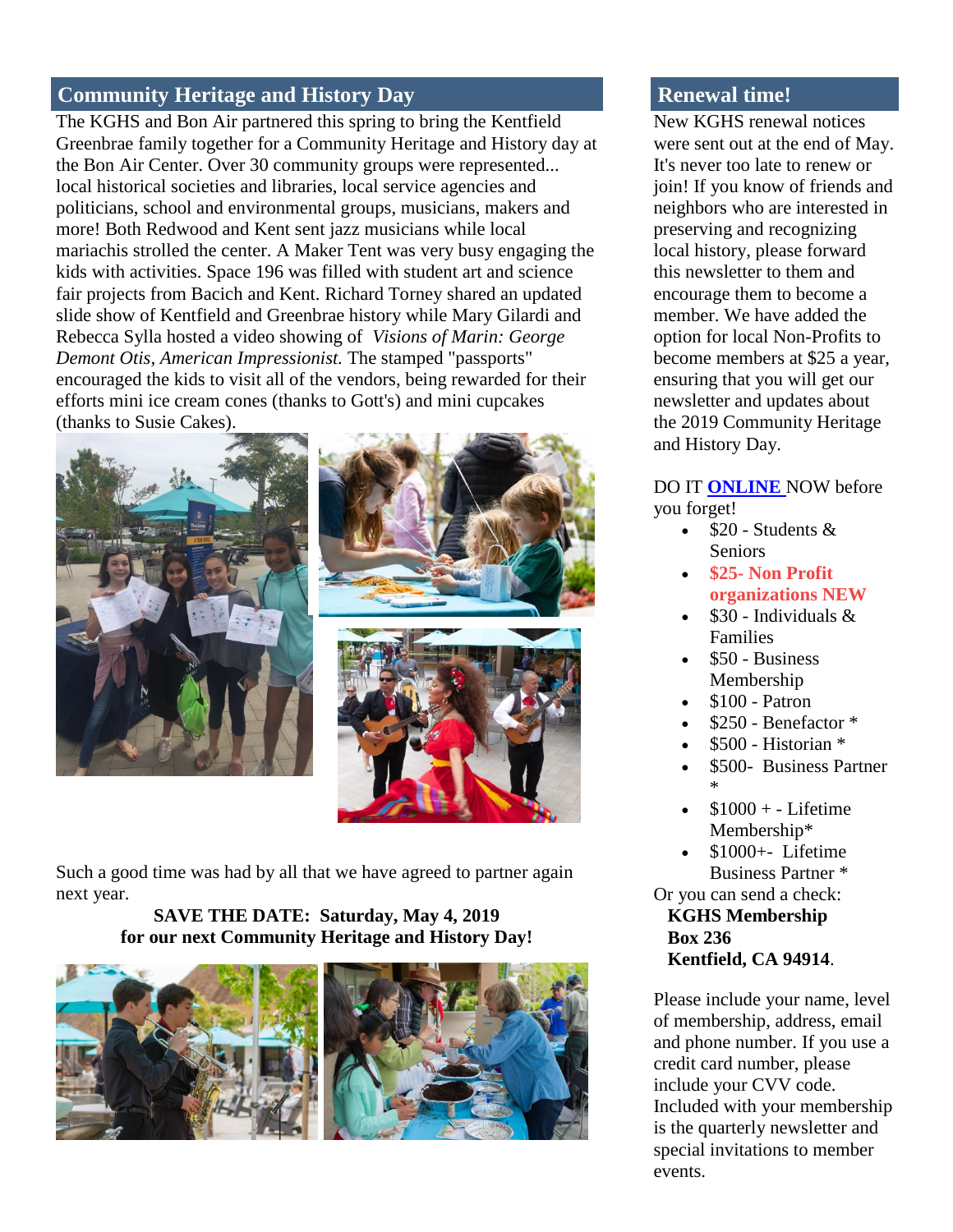### **The Schultz Family Creates a Community in Greenbrae** (excerpts from In the Heart of Marin: A History of Kentfield and Greenbrae by Dewey Livingston pages 248-295)

… When the Archdiocese of San Francisco put 725 acres of land up for sale in July of 1945, (Neil Schultz) had the resources to buy and the know-how to develop…From the first, the Schultz family planned for a mixed development including a large residential community on the north part of the ranch, with commercial area, apartment complexes, and waterfront development on the south of Sir Francis Drake Boulevard….Schultz built a small but ornate fairyland "castle" at the entrance to serve as the sales office for the newly formed Greenbrae Co.



Agents for Greenbrae properties Realtors . Insurance . Notary Greenbrae, California 461-1550

The first subdivision consisted of 197 lots on either side of La Questa Drive. The Schultzes used mostly Spanish names for the streets… and admired the stately oak and buckeye trees on the property and went to some trouble to avoid cutting old trees, seeking to incorporate them into the design of the community. In a number of instances, a road was designed to save trees on its route, by either creating sharper curves or splitting the road around a particularly fine specimen. The first ten homes were constructed for veterans only… two bedroom homes for \$13,250, three bedrooms for \$14,850 and lots with 70 feet of street frontage from \$2,750. Sub-division No. Two followed adding Almenar Drive, Vista Grande, Corte Anita and other streets. (It is here that the DeVinny, Sarocka and Wallace families built their homes… see next article)

**Three Neighbors: Sue DeVinny, Julie Sarocka Gondak & Tammy Wallace Jackson by Susan Morrow**

Although author Thomas Wolfe once famously titled a novel *You Can't Go Home Again,* three Greenbrae neighbors did just that. In fact, they took it one step further: they all returned to their childhood homes and raised their families in the neighborhood they shared as children.

Julie Sarocka Gondak, Sue DeVinny and Tammy Wallace Jackson grew up in the hills of Greenbrae, as neighbors and friends. When reflecting on the ties to these Greenbrae residences that they have been able to call home for most of their lives, they shared memories of decades gone by as well as thoughts about how life has changed from one generation to another.

Sue's family moved to Greenbrae via Chicago in 1959 when her dad "determined that he had no intention of ever shoveling snow again". Julie's parents left the snow behind as well, leaving Wisconsin for Southern California in 1940. They then moved to New Jersey before settling on Northern California, specifically Greenbrae: they liked the weather and had found a place to raise their daughters. In 1951, they moved into a house constructed by builder Ed Berger.

The Wallace family had a shorter move, explained Tami, but their choice of Greenbrae was no less intentional: "My parents would come to Greenbrae and have picnics in the hills to choose the best spot to build their home." The custom-built residence, built in 1950, was not a part of the Schulz/Berger development and was unique in its design. They chose the home site because "the weather was the best in Southern Marin" and Greenbrae had great access to the freeway. "They loved the beautiful oaks and views," shared Tami.